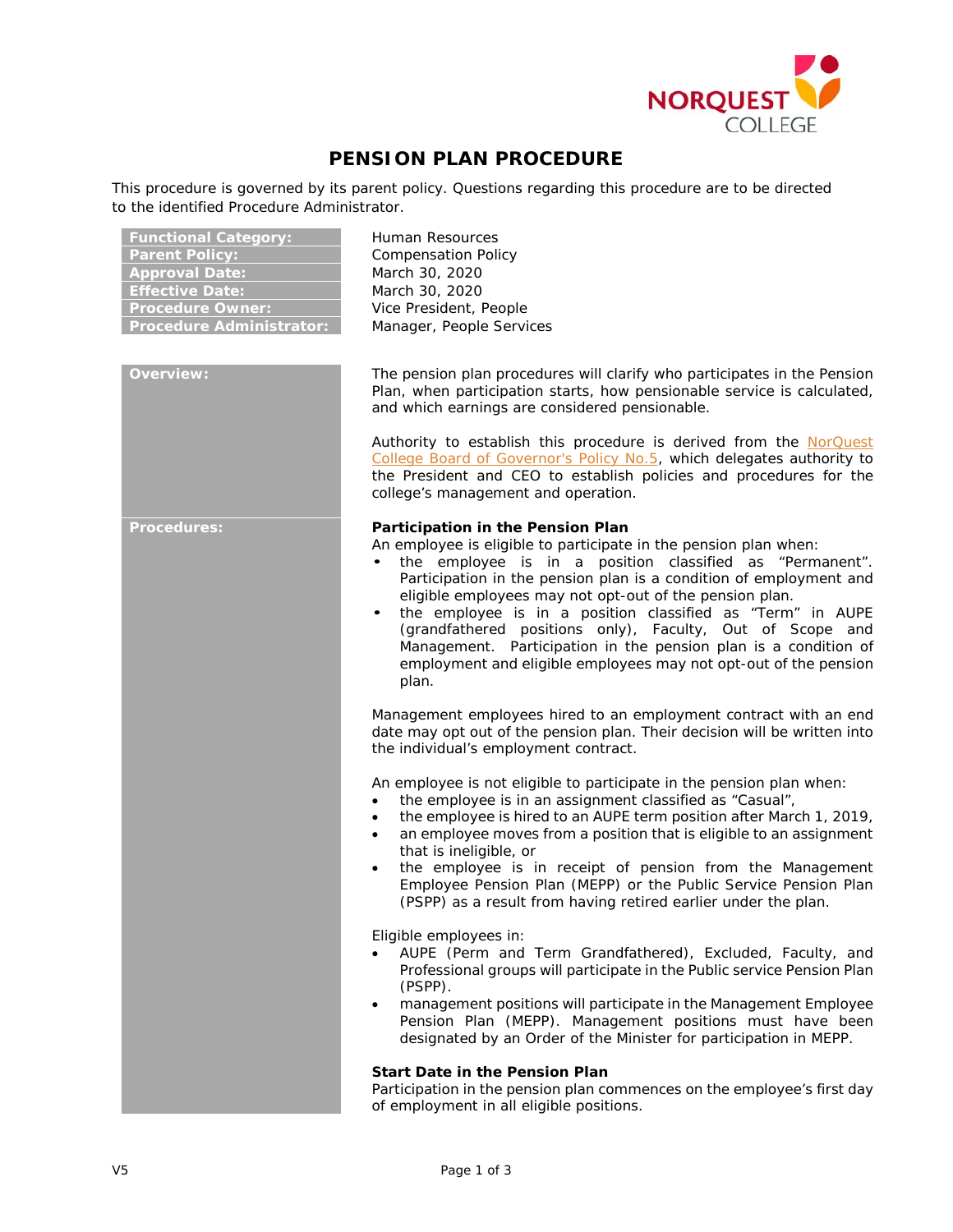

## **Pensionable Service**

The base unit for calculating pension is 1885 hours for employees in full time positions not receiving a pay differential and 2080 hours for employees working full time and receiving a pay differential. Pensionable service for part-time employees will be pro-rated in accordance with their working hours.

Calculating Pensionable Service Examples:

Full Time:  $7.25$  hours x 260 days = 1885 hours or 1.000 pensionable service year

Full Time Receiving a Pay Differential: 8.00 hours x 260 days = 2080 hours or 1.000 pensionable service year

Part Time (.5 FTE): 3.63 hours x 260 days = 943.8 hours or 0.5000 pensionable service year

## **Pensionable Earnings**

Eligible pensionable earnings are based on:

- gross base pay for the performance of regular duties,
- acting pay,
- chair stipend,
- lump sum payments in lieu of salary adjustments for the performance of regular duties,
- market supplement pay,
- pay differential earnings for 40 hour work week, and
- other remunerations provided where payments are payable in a uniform and consistent basis.

## **Pension Administration**

Administration and provisions of the pension plan will be in accordance with the appropriate legislation and the plan administrator's policies and guidelines.

**Definitions: AUPE Term Grandfathered Position:** means a position designated by the college as a project or replacement position or term-certain for other specified reasons, having a set expiry date which had an active employee in place as of the date of ratification (March 1, 2019) of the Collective Agreement between NorQuest College and the Alberta Union of Provincial Employees per the Letter of Understanding dated April 5, 2019. A term position shall be at least six (6) months in duration and may be Full-time or Part-time of not less than ½ time.

> **Casual Employees:** means employees employed to meet short term staffing needs, and/or less than half-time employment, and/or where the number of days, weeks, or months required is irregular.

> **Pay Differential:** a modifier paid to employees under the AUPE or Excluded groups for working a 40 hour work week.

> **Permanent Position:** means a position designated by the college as continuing to meet the ongoing operational requirements of NorQuest's core programs. A permanent position may be Full-time or Part-time of not less than ½ time.